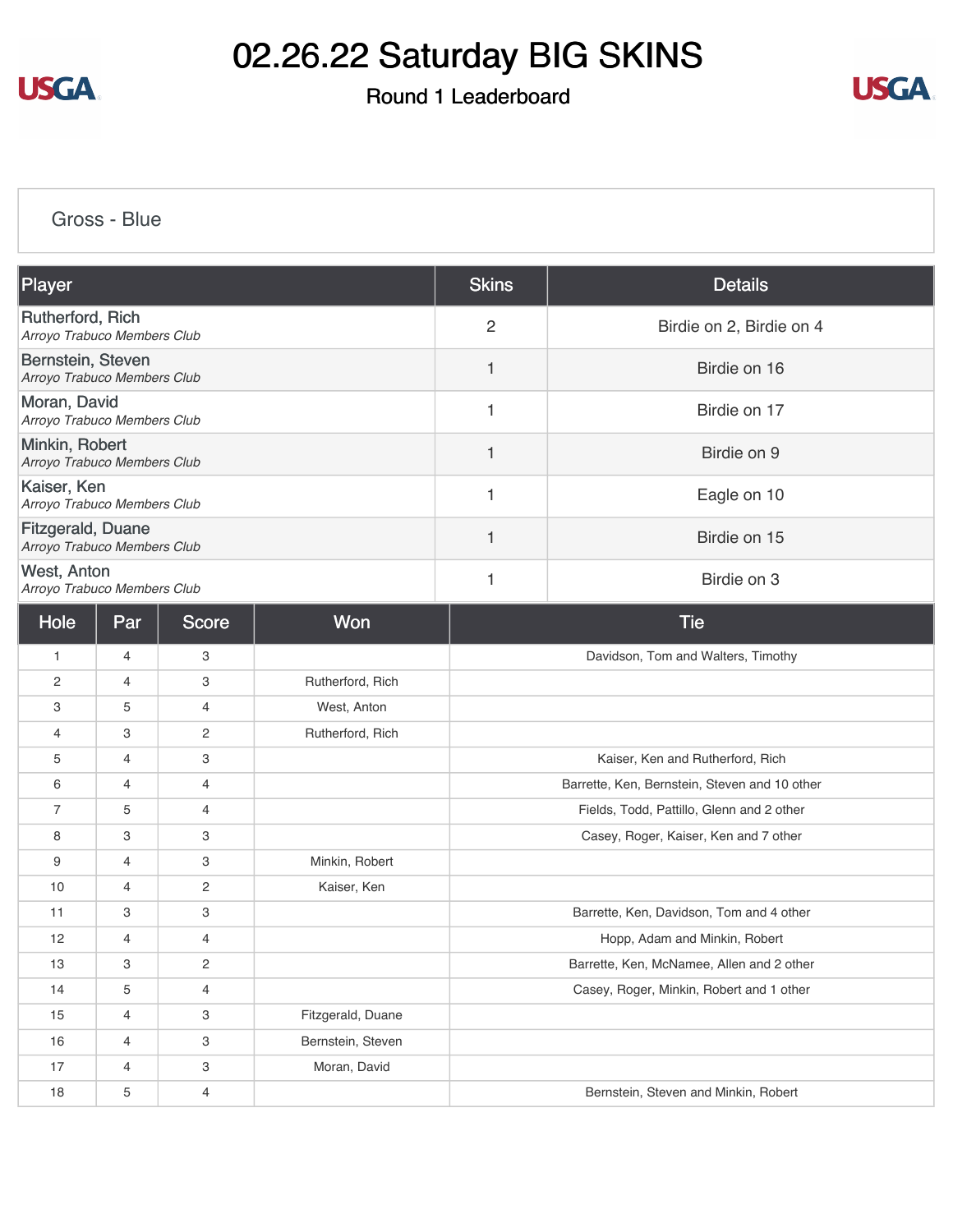

### Round 1 Leaderboard



[Net - Blue](https://cdn2.golfgenius.com/v2tournaments/8251412472624341450?called_from=&round_index=1)

| Player                                           | <b>Skins</b>             | <b>Details</b>         |
|--------------------------------------------------|--------------------------|------------------------|
| Rutherford, Rich<br>Arroyo Trabuco Members Club  | $\overline{2}$           | Eagle on 2, Eagle on 4 |
| McLane, Jerry<br>Arroyo Trabuco Members Club     | 1                        | Birdie on 6            |
| Bernstein, Steven<br>Arroyo Trabuco Members Club |                          | Birdie on 16           |
| Moran, David<br>Arroyo Trabuco Members Club      | 1                        | Eagle on 17            |
| Pena, Xavier<br>Arroyo Trabuco Members Club      | 1                        | Birdie on 8            |
| McNamee, Allen<br>Arroyo Trabuco Members Club    |                          | Birdie on 11           |
| Kaiser, Ken<br>Arroyo Trabuco Members Club       | $\overline{\phantom{a}}$ | Eagle on 10            |
| West, Anton<br>Arroyo Trabuco Members Club       |                          | Eagle on 3             |

| Hole           | Par            | Score                     | Won               | <b>Tie</b>                                    |
|----------------|----------------|---------------------------|-------------------|-----------------------------------------------|
| $\mathbf{1}$   | 4              | 3                         |                   | Davidson, Tom, McNamee, Allen and 1 other     |
| 2              | 4              | 2                         | Rutherford, Rich  |                                               |
| 3              | 5              | 3                         | West, Anton       |                                               |
| 4              | 3              | $\mathbf{1}$              | Rutherford, Rich  |                                               |
| 5              | 4              | 2                         |                   | Kaiser, Ken and Rutherford, Rich              |
| 6              | 4              | 3                         | McLane, Jerry     |                                               |
| $\overline{7}$ | 5              | 4                         |                   | Fields, Todd, Pattillo, Glenn and 2 other     |
| 8              | 3              | 2                         | Pena, Xavier      |                                               |
| 9              | 4              | 3                         |                   | Barrette, Ken, McLane, Jerry and 4 other      |
| 10             | 4              | 2                         | Kaiser, Ken       |                                               |
| 11             | 3              | 2                         | McNamee, Allen    |                                               |
| 12             | 4              | 4                         |                   | Barrette, Ken, Bernstein, Steven and 12 other |
| 13             | 3              | 1                         |                   | Barrette, Ken, McNamee, Allen and 1 other     |
| 14             | 5              | 4                         |                   | Casey, Roger, Minkin, Robert and 1 other      |
| 15             | $\overline{4}$ | 3                         |                   | Fitzgerald, Duane and Rutherford, Rich        |
| 16             | 4              | $\ensuremath{\mathsf{3}}$ | Bernstein, Steven |                                               |
| 17             | 4              | $\mathbf{2}^{\prime}$     | Moran, David      |                                               |
| 18             | 5              | 4                         |                   | Bernstein, Steven, Fields, Todd and 3 other   |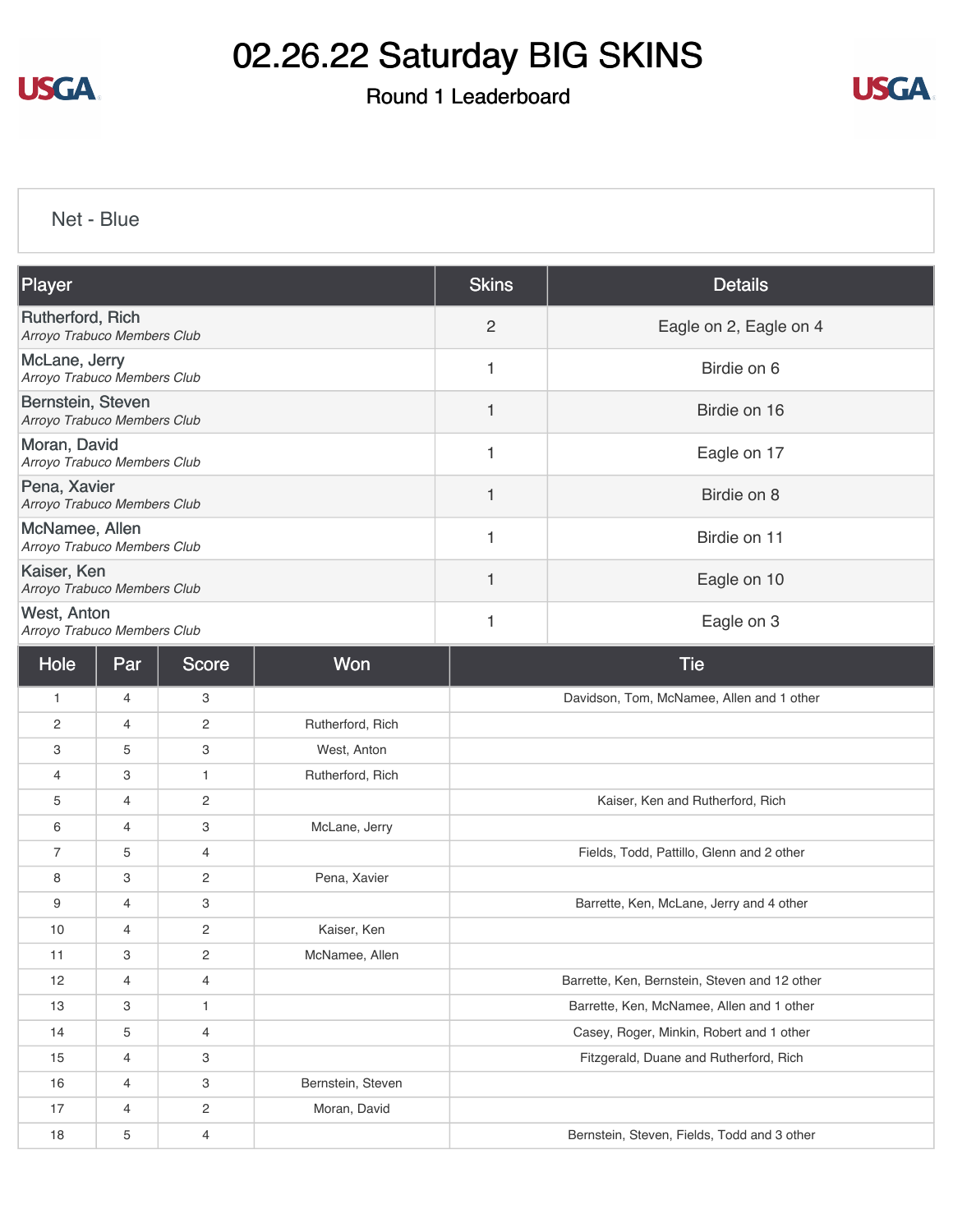

#### Round 1 Leaderboard



[Gross - White](https://cdn2.golfgenius.com/v2tournaments/8251413358964662731?called_from=&round_index=1)

| Player                                         | <b>Skins</b> | <b>Details</b> |
|------------------------------------------------|--------------|----------------|
| Borden, John<br>Arroyo Trabuco Members Club    |              | Birdie on 17   |
| Goldstein, Alex<br>Arroyo Trabuco Members Club |              | Eagle on 10    |
| Berube, Robert<br>Arroyo Trabuco Members Club  |              | Birdie on 8    |
| Ung, Ron<br>Arroyo Trabuco Members Club        |              | Birdie on 4    |
| Hurst, James<br>Arroyo Trabuco Members Club    |              | Birdie on 11   |
| Tucker, John<br>Arroyo Trabuco Members Club    |              | Birdie on 3    |

| Hole           | Par            | Score                 | <b>Won</b>      | <b>Tie</b>                                   |
|----------------|----------------|-----------------------|-----------------|----------------------------------------------|
| $\mathbf{1}$   | $\overline{4}$ | 4                     |                 | Chin, Darrel, Fortier, Sebastien and 5 other |
| 2              | 4              | 4                     |                 | Hurst, James, Moaven, Fred and 4 other       |
| 3              | 5              | 4                     | Tucker, John    |                                              |
| $\overline{4}$ | 3              | 2                     | Ung, Ron        |                                              |
| 5              | $\overline{4}$ | $\overline{4}$        |                 | Hurst, James, Moaven, Fred and 3 other       |
| 6              | $\overline{4}$ | 4                     |                 | Berube, Robert, Corbin, Ron and 6 other      |
| $\overline{7}$ | 5              | 4                     |                 | Thomas, Tony and Tucker, John                |
| 8              | 3              | 2                     | Berube, Robert  |                                              |
| 9              | $\overline{4}$ | 4                     |                 | Berube, Robert, Deal, Tim and 4 other        |
| 10             | $\overline{4}$ | 2                     | Goldstein, Alex |                                              |
| 11             | 3              | $\mathbf{2}^{\prime}$ | Hurst, James    |                                              |
| 12             | 4              | 4                     |                 | Fortier, Sebastien, Hurst, James and 2 other |
| 13             | 3              | 3                     |                 | Berube, Robert, Corbin, Ron and 11 other     |
| 14             | 5              | 5                     |                 | Deal, Tim, Harcar, John and 6 other          |
| 15             | $\overline{4}$ | $\overline{4}$        |                 | Borden, John, Chin, Darrel and 6 other       |
| 16             | $\overline{4}$ | 3                     |                 | Hurst, James and Marycz, Robert              |
| 17             | 4              | 3                     | Borden, John    |                                              |
| 18             | 5              | 5                     |                 | Corbin, Ron, Hurst, James and 3 other        |